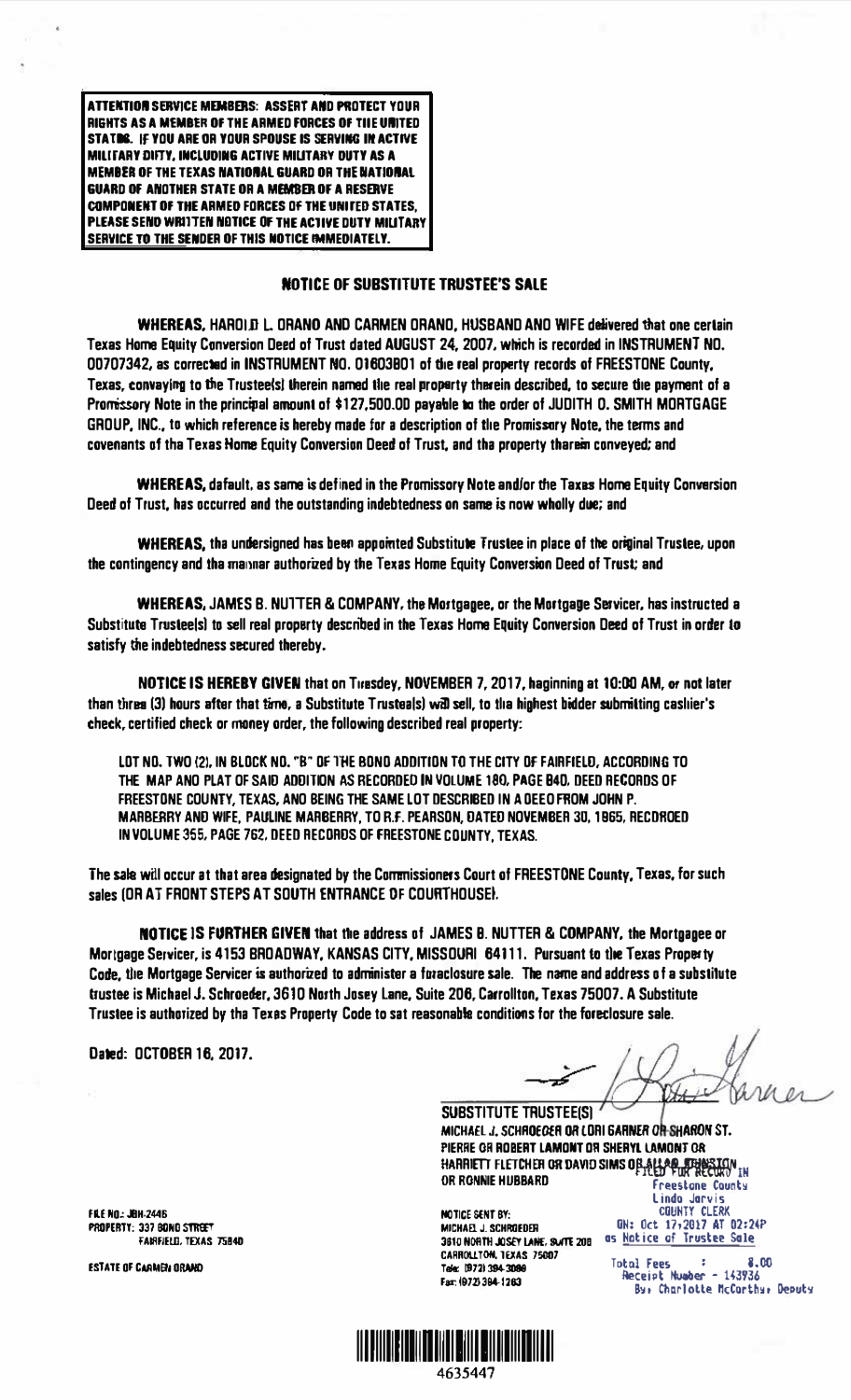|                                                                                      | Cause No. 17-228-B                       | <b>SEP 19 2017</b> |   |
|--------------------------------------------------------------------------------------|------------------------------------------|--------------------|---|
| <b>JAMES B. NUTTER &amp; COMPANY.</b><br>Plaintiff                                   | IN THE DISTRICT COURT DISTRICT CLERI     | I. TEXAS           |   |
| VS.                                                                                  |                                          | 01703358           |   |
| THE ESTATE OF HAROLD L. ORAND,                                                       | 87TH JUDICIAL DISTRICT                   |                    | O |
| THE ESTATE OF CARMEN ORAND<br>DONNA BURCH,<br><b>OCCUPANT</b>                        |                                          |                    | R |
| Defendants                                                                           | FREESTONE                                |                    | Ο |
|                                                                                      | ORDER ALLOWING FORECLOSURE OF LIEN UNDER |                    |   |
| $TCV \land CCV$ contented throws $ADT$ via $BCV \land CIV$ $T_{\text{max}}$ and $CU$ |                                          |                    |   |

JAMES B. NUTTER & COMPANY ("Plaintiff"), on behalf of itself and its successors and assigns, has brought before this Court its application for court order allowing foreclosure of lien under Tex. Const Art. XVI, § 50(a)(7). Having considered the evidence presented, the Court finds as follows:

TEXAS CONSTITUTION ART. XVI. § 50(a)(7). Tex. Rule Civ. Pro. 736.8

 $\overline{2}$ 7

0  $\mathbf{o}$ 6  $\bullet$ 1

- 1. The Application complies with TRCP 736.1;
- 2. The Respondent Donna Burch filed a response on July 31, 2017. No other Defendants

have not previously filed a response to the Application; and

3. A copy of the Application, together with return of service of citation and the

Applciation, has been on filed with the Clerk of the Court for at least ten days inclusive of the date of filing.

4. Plaintiff is the current holder of the Note described in the Security Jnstrurnent.

5. Defendants HAROLD L. ORAND and CARMEN ORAND were obligated to pay the '' debt secured by the Property. Respondent HAROLD L. ORAND and CARMEN ORAND were coongagors of the lien sought to be foreclosed.

|  |  | 6. HAROLD L. ORAND died on or about February 13, 2008. CARMEN ORAND                     |  |
|--|--|-----------------------------------------------------------------------------------------|--|
|  |  | inherited the estate of HAROLD L. ORAND according to the document Affidavit of Heirship |  |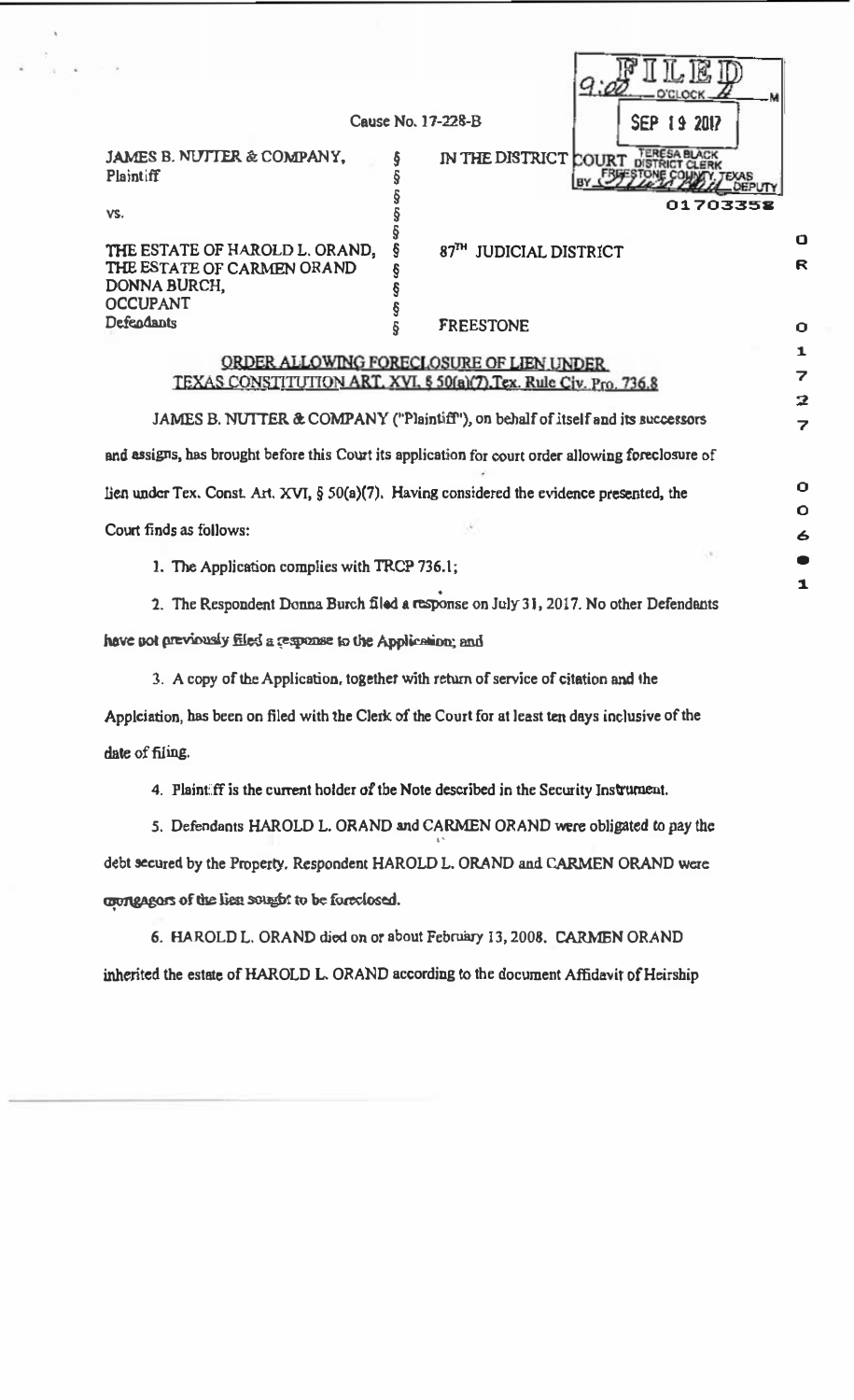## 01783358

 $\mathbf \Omega$ R

 $\Omega$ 1  $\overline{\phantom{a}}$ 2 7

 $\alpha$  $\mathbf{\Omega}$ 6  $\mathbf{o}$ 2

| and copy of will recorded at Insrument No. 00801530 of the real property records Freestone    |
|-----------------------------------------------------------------------------------------------|
| County. CARMEN ORAND is in default under the Texas Horne Equity Conversion Note in that       |
| she died on or about July 9, 2016. DONN BURCH is her sole heir according to the will probated |
| in case number 8481 of the Probate Court of Freestone County. As a result of the default      |
| Plaintiff has elected to accelerate the maturity of the debt                                  |

8. As of March 30, 2017, the total amount required to pay off the lien was \$67,390.42.

9. The statutory probate lien of Plaintiff is bereby established and any right, title or interest in the subject Property by the mortgagor, the mortgagor's assumed estate, and the mortgagor's representatives is hereby denied upon the foreclosure sale and conveyance of lhe subject real property by substitute trustee's deed.

10. The requisite notice or notices to cure the default were mailed on September 27, 2016 to each person as required under applicable law and the loan agreement, contract, or lien sought to be foreclosed. The opportunity to cure has expired.

11. Plaintiff performed, before this application was filed, any other action required of Plaintiff under applicable law and the loan agreement, contract, or lieu sought to be foreclosed.

IT IS, TIIEREFORE, ORDERED that:

I. JAMES B. NUTTER & COMPANY, its successors and assigns, is hereby authorized to serve a Notice of Sale upon Defendants and to proceed to foreclosure sale under the Security Instrument and Tex. Prop. Code  $\S$  51.002 concerning the real property having a street address of 337 BOND STREET. FAIRFIELD, TEXAS 75840. recorded as INSTRUMENT NO. 00707342 AS CORRECTED IN INSTRUMENT NO. 01603801 of the real property records of FREESTONE County, Texas and a legal description of:

BEING LOT NUMBER TWO (2), BLOCK B, OF THE BOND ADDITION, CITY OF FAIRFIELD, FREESTONE COUNTY, TEXAS, ACCORDING TO THE MAP OF SAID ADDITION AS RECORDED IN VOLUME 130, PAGE 640, FLAT RECORDS OF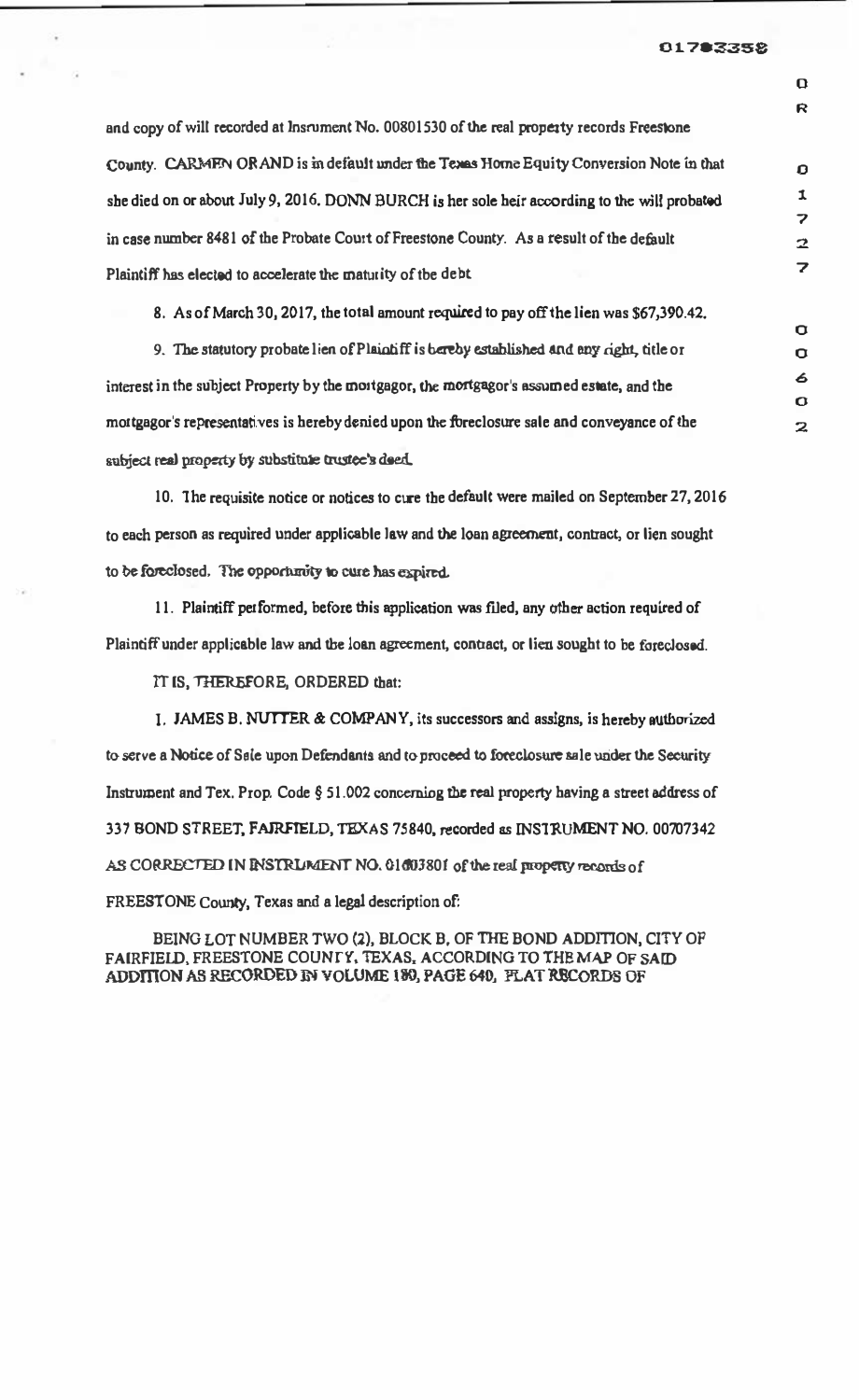$\overline{\mathbf{Q}}$ 

R

 $\mathbf O$ 

 $\Omega$ 

3

 $(1, 1, 1, 2)$ 

## FREESTONE COUNTY, TEXAS.

2. A copy of this Order shall be sent to the following Defendants with the Notice of Sale

by Plaintiff or its successors or assigns:

|                                                                                       |                                 | FILED FOR RECORD IN                               |   |
|---------------------------------------------------------------------------------------|---------------------------------|---------------------------------------------------|---|
| ESTATE OF HAROLD L. ORAND                                                             | <b>DONNA BURCH</b>              | Freestone County<br>Linda Jurvis                  |   |
| 337 BOND STREET                                                                       |                                 | 1217 CATHERINE LAND CAPIN LEEK 102034             | 2 |
| FAIRFIELD, TEXAS 75840                                                                | BURLESON, TX 76028as Recordings |                                                   |   |
|                                                                                       |                                 | Document Numbers<br>01703359                      | 7 |
| ESTATE OF CARMEN ORAND                                                                | <b>OCCUPANT</b>                 | Total Fees<br>34.00<br>$Recipt$ Number - $143693$ |   |
| 337 BOND STREET                                                                       | 337 BOND STREET                 | Cue filicis Dosseit, Pouls                        |   |
| FAIRFIELD, TEXAS 75840                                                                | FAIRFIELD, TEXAS 7584           |                                                   | ŋ |
|                                                                                       |                                 | $x + y$                                           | О |
| 3. Plaintiff or its successors or assigns may communicate with the Defendants and all |                                 |                                                   | 6 |
|                                                                                       |                                 |                                                   |   |

third parties reasonably nocessary to conduct the foreclosure sale.

4. Plaintiff or its successors or assigns shall mail notice of the foreclosure sale to counsel,

if any, of the Defendants by Certified Mail.

5. Plaintiff or its successors or assigns shall file a certified copy of this Order in the

FREESTONE County, Texas, real property records.

IT IS SO ORDERED.

Signed:

Judge Presiding

APPROVED:

MICHAEL J. SCHROEDER, P.C.

Erika Bennett Stickney State Bar No. 24085195 Email: erika@lawmjs.com Michael J. Schroeder State Bar No. 17817380 Email: mike@lawmjs.com 3610 North Josey Lane, Suite 206 Carrollton, TX 75007 Telephone: (972) 394-3086 Facsimile: (972) 394-1263 **ATTORNEYS FOR Plaintiff** 

STATE OF TEXAS **INTY OF FREESTONE** District Clark of s do hereby at the foregoing is a true an y of th arti sl **on:** d in my office, this N  $20/7$ eresa Black DISTRICT CLERK REESTONE **COUNTY, TEXAS** luca Bla

 $1.7.7.4.1.1.1.7.$ 

 $F$ 

 $1.12.77$ 

 $\{u_{i_1},u_{i_2}\}$  ,  $\{u_{i_3},u_{i_4}\}$ 

 $1 - 1.6$ 

 $H^{3}P^{3}$